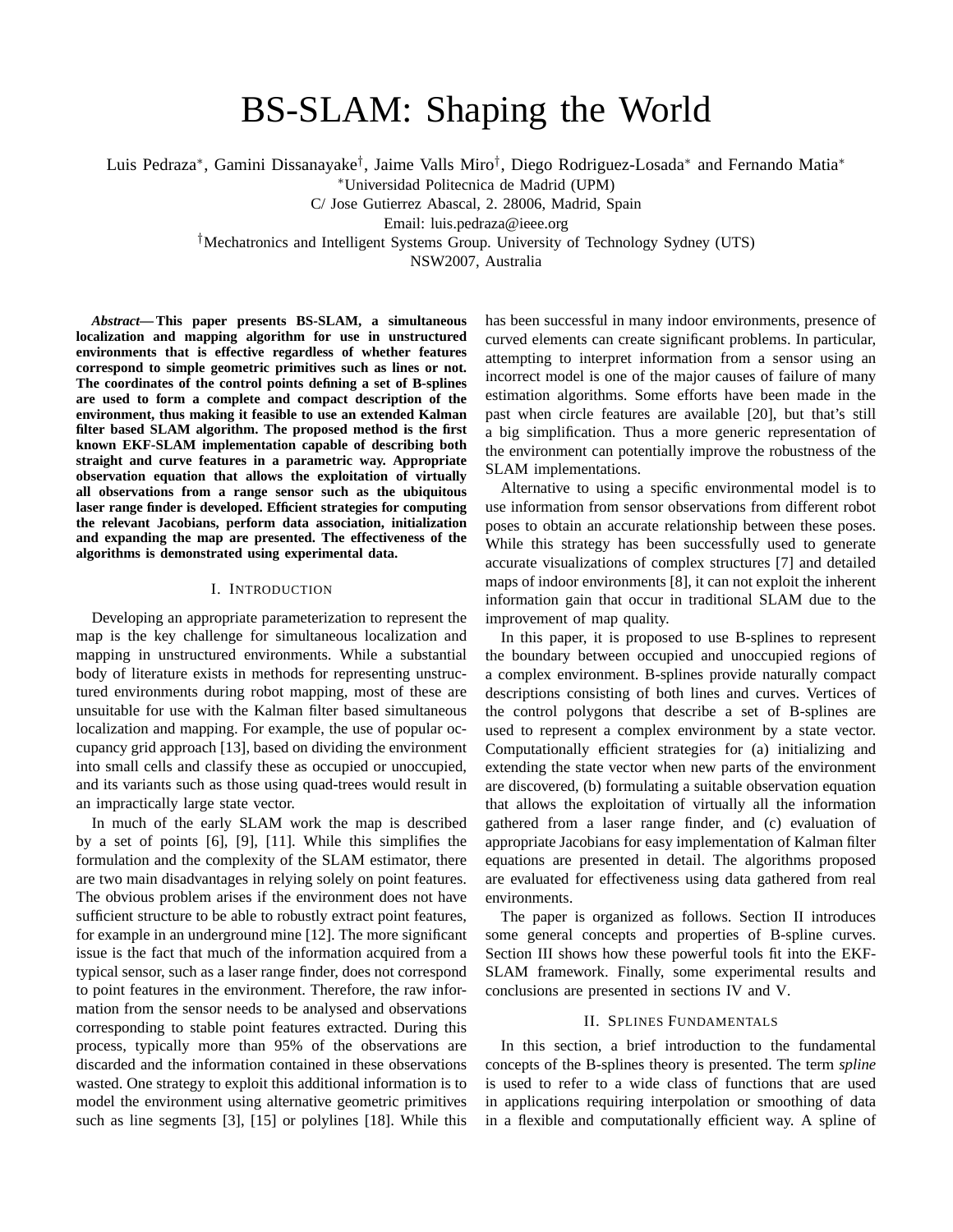degree k (order  $k - 1$ ) is a piecewise polynomial curve; i.e. a curve divided into several pieces, where each of these pieces is described by a polynomial of degree  $k$ , and the different pieces accomplish with certain continuity properties at the joint points or knots. Their most common representation is based on the utilization of B-splines (where B stands for *basic*).

## *A. B-Splines Definition*

Letting  $s(t)$  be the position vector along the curve as a function of the parameter  $t$ , a spline curve of order  $k$ , with control points  $\mathbf{x}_i$   $(i = 0 \dots n)$  and knot vector  $\Xi = \{\xi_0, \dots, \xi_{n+k}\}\$ can be expressed as:

$$
\mathbf{s}\left(t\right) = \sum_{i=0}^{n} \mathbf{x}_{i} \beta_{i,k}\left(t\right) \tag{1}
$$

where  $\beta_{i,k}(t)$  are the normalized B-spline basis functions of order  $k$  which are defined by the Cox-de Boor recursion formulas [16], [4]:

$$
\beta_{i,1}(t) = \begin{cases} 1 & \text{if } \xi_i \le t \le \xi_{i+1} \\ 0 & \text{otherwise} \end{cases}
$$
 (2)

and

$$
\beta_{i,k}(t) = \frac{(t-\xi_i)}{\xi_{i+k-1} - \xi_i} \beta_{i,k-1}(t) + \frac{(\xi_{i+k} - t)}{\xi_{i+k} - \xi_{i+1}} \beta_{i+1,k-1}(t) \tag{3}
$$

The knot vector is any nondecreasing sequence of real numbers ( $\xi_i \leq \xi_{i+1}$  for  $i = 0, \ldots, n+k-1$ ) and can be defined in two different ways: *clamped*, when the multiplicity of the extreme knot values is equal to the order  $k$  of the B-spline, and *unclamped* [16, 14]. When clamped knot vectors are used, first and last control polygon points define the beginning and end of the spline curve.



Fig. 1. Examples of splines in B-spline form. **a)** Cubic spline with clamped knot vector  $(\Xi_c : \xi_0 = \ldots = \xi_3 \leq \ldots \leq \xi_6 = \ldots = \xi_9)$ . **b**) Cubic spline with unclamped knot vector  $(\Xi_c : \xi_0 \leq \ldots \leq \xi_9)$ .

# *B. Properties of Spline Curves*

In this section, some properties of spline curves, defined as linear combination of B-splines, are summarized.

- 1) The curve generally follows the shape of the control polygon.
- 2) Any affine transformation is applied to the curve by applying it to the control polygon vertices.
- 3) Each basis function  $\beta_{i,k}(t)$  is a piecewise polynomial of order k with breaks  $\xi_i, \ldots, \xi_{i+k}$ , vanishes outside the interval  $[\xi_i, \xi_{i+k})$  and is positive on the interior of that interval:

$$
\beta_{i,k}(t) > 0 \quad \Leftrightarrow \quad \xi_i \le t < \xi_{i+k} \tag{4}
$$

4) As a consequence of property 3, the value of  $s(t)$  at a site  $\xi_j \le t \le \xi_{j+1}$  for some  $j \in \{k-1, \ldots, n\}$  depends only on  $k$  of the coefficients:

$$
\mathbf{s}(t) = \sum_{i=j-k+1}^{j} \mathbf{x}_{i} \beta_{i,k}(t)
$$
 (5)

5) The sum of all the B-spline basis functions for any value of the parameter  $t$  is 1:

$$
\sum_{i=0}^{n} \beta_{i,k}(t) = 1
$$
\n(6)

6) The derivative of a B-spline of order  $k$  is a spline of one order  $k - 1$ , whose coefficients can be obtained differencing the original ones [4].

$$
\frac{d\mathbf{s}(t)}{dt} = \mathbf{s}'(t) = (k-1)\sum_{i=0}^{n} \frac{\mathbf{x}_i - \mathbf{x}_{i-1}}{\xi_{i+k-1} - \xi_i} \beta_{i,k-1}(t) \tag{7}
$$

For further information and justification of the previous properties, please see [4], [14], [1] and [16].

# *C. Curve Fitting*

Here we consider the problem of obtaining a spline curve that fits a set of data points  $\mathbf{d}_i$ ,  $j = 0 \dots m$ . If a data point lies on the B-spline curve, then it must satisfy equation 1:

$$
\mathbf{d}_{j} = \beta_{0,k} (t_{j}) \mathbf{x}_{0} + \ldots + \beta_{n,k} (t_{j}) \mathbf{x}_{n}, \quad j = 0 \ldots m
$$

system of equations which can be more compactly written as

$$
\mathbf{d} = \mathbf{B} \mathbf{x} \begin{cases} \mathbf{d} = \begin{bmatrix} \mathbf{d}_0 & \mathbf{d}_1 & \dots & \mathbf{d}_m \end{bmatrix}^T \\ \mathbf{x} = \begin{bmatrix} \mathbf{x}_0 & \mathbf{x}_1 & \dots & \mathbf{x}_n \end{bmatrix}^T \\ \mathbf{B} = \begin{bmatrix} \beta_{0,k}(t_0) & \dots & \beta_{n,k}(t_0) \\ \vdots & \ddots & \vdots \\ \beta_{0,k}(t_m) & \dots & \beta_{n,k}(t_m) \end{bmatrix} \end{cases} \tag{8}
$$

Matrix B, usually referred to as the *collocation matrix*, has for each of its rows at most  $k$  non-null values. The parameter value  $t_i$  defines the position of each data point  $\mathbf{d}_i$  along the B-spline curve, and can be approximated by the chord length between data points:

$$
\begin{array}{rcl}\nt_0 & = & 0 \\
t_j & = & \sum_{s=1}^j |\mathbf{d}_s - \mathbf{d}_{s-1}|, \quad j \ge 1\n\end{array} \bigg\} \tag{9}
$$

being the total length of the curve

$$
\ell = \sum_{s=1}^{m} |\mathbf{d}_s - \mathbf{d}_{s-1}|
$$
 (10)

which is taken as the maximum value of the knot vector.

The most general case occurs when  $2 \le k \le n+1 < m+1$ ; the problem is over specified and can only be solved in a mean sense. A least squares solution can be computed making use of the pseudoinverse matrix of B:

$$
\mathbf{x} = \left[\mathbf{B}^T \mathbf{B}\right]^{-1} \mathbf{B}^T \mathbf{d} = \mathbf{\Phi} \mathbf{d} \tag{11}
$$

Once the order of the B-spline bases  $k$  is predefined, the number of control polygon vertices  $n + 1$ , and the parameter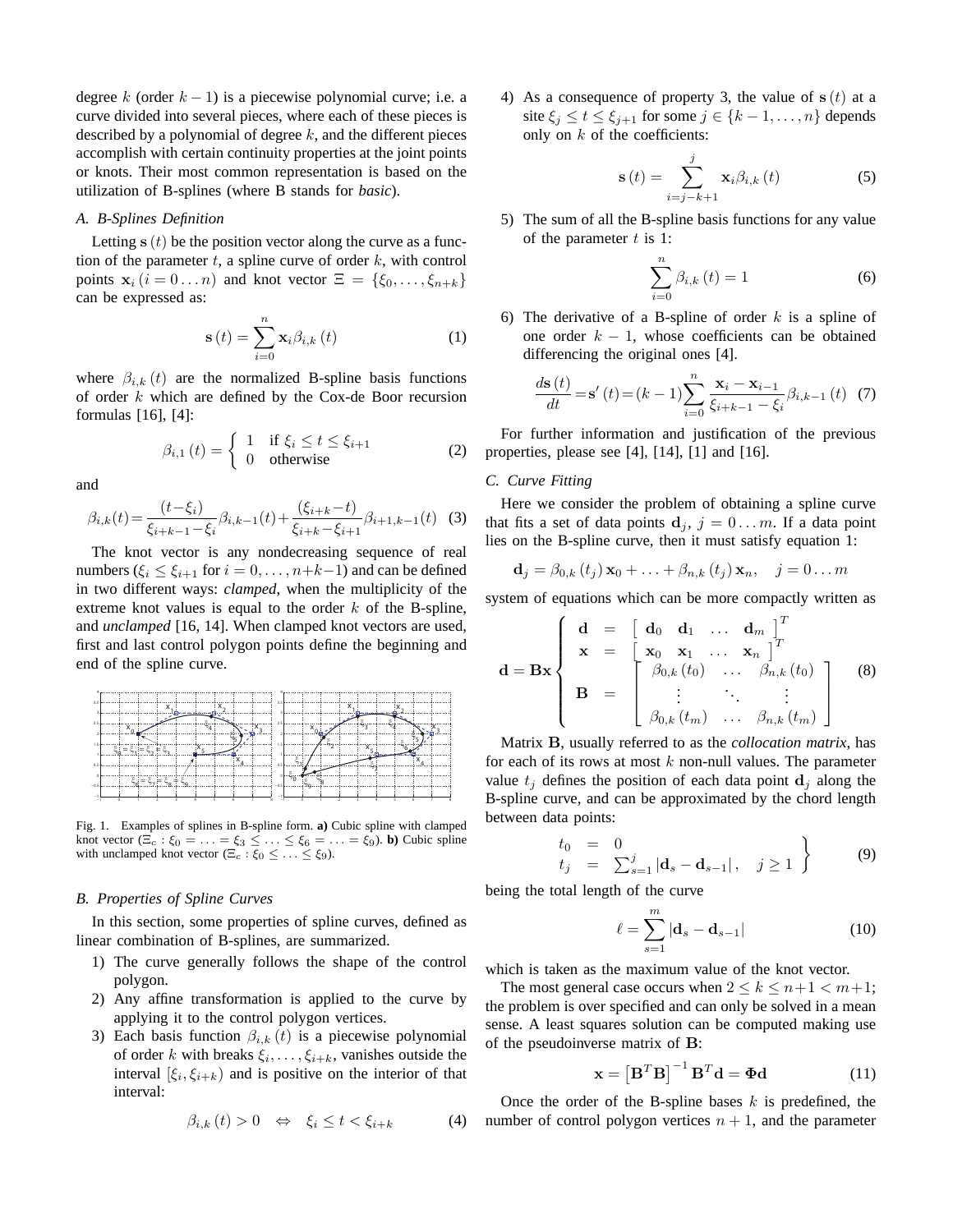values along the curve are known (as calculated from equation 9), the basis functions  $\beta_{i,k}$  ( $t_j$ ) and hence the matrix **B** can be obtained.

In the work here presented, clamped knot vectors are generated taking the total length of the curve  $\ell$  (equation 10), and defining a knot density which depends on the complexity of the environment. Recall that knots are the joints of the polynomial pieces a spline is composed of, so complex environments need a high knot density, while segments can be described properly using longer polynomial pieces (lower knot density). The interested reader is referred to [5] and [2], where more information about curve fitting methods can be found.

## III. SLAM WITH B-SPLINES

## *A. Data Management*

A commonly used sensor in mobile robotics is the laser range-finder. Whenever a robots makes an observation of its environment with such a device, a set of m data points  $d_i \in \mathbb{R}^2$ is obtained (we're considering here the 2D scenario). In this section, methods for extracting parametric splines representing the physical detected objects are presented. It is also shown the way of performing data association, establishing comparisons between the detected splines and the map splines.

*1) Obtaining Splines:* When a new data set is obtained from an observation of the environment, splines are extracted in a three-stages process (see Fig. 2):

- **Primary segmentation**: Data stream is split into pieces separated by measurements out of range, if any. A set of  $N_1$  data vectors is obtained, called primary segmentation objects, and denoted  $F_{1,1}, F_{1,2}, \ldots, F_{1,N_1}$  (see Fig. 2.c).
- **Secondary segmentation**: An analysis of the relative positions of consecutive data points is performed. The aim is to detect points close enough as to belong to the same feature, and also detect corners, but allowing points not to lie on the same segment (Fig. 2.f). A set of  $N_2$ secondary segmentation features is obtained (Fig. 2.d).
- **Fitting**: Each of the secondary segmentation objects is fitted by a cubic spline, as described in section II-C.



Fig. 2. Splines detection steps: **a)** Robot and environment. **b)** A new data set is acquired. **c)** Primary segmentation. **d)** Secondary segmentation. **e)** Obtained splines, fitting each of the data sets in d). **f)** Data points relative position.  $|\alpha_i| \leq \alpha_{max}$  and  $max(|\mathbf{p}_i|, |\mathbf{p}_{i+1}|) \leq \eta \cdot min(|\mathbf{p}_i|, |\mathbf{p}_{i+1}|)$  are checked (typically  $\alpha_{max} \in [0, \pi/4]$  and  $\eta \in [1.5, 2]$ ).

*2) Splines Association:* In this section, the data association process is described. At each sampling time, k, a new set of splines is obtained, being necessary to achieve a good feature association between the curves that are already contained in the map  $(s_{m,1},...,s_{m,N})$ , and the new ones that have just been detected  $(\mathbf{s}_{o,1}, \ldots, \mathbf{s}_{o,N_2})$ .

The process is explained with an example. Take the situation displayed in figure 3. Figure 3.a shows the initial configuration: a map containing one spline  $s_{m,1}(t)$ , and two new features which have just been detected,  $s_{o,1}(u)$  and  $s_{o,2}(v)$ (notice the lack of correspondence between the parameters of different curves). A rough measure of the distances between the splines can be obtained by measuring the distances between the control points of each spline (recall here property 1). In order to improve this search, the map can be simplified choosing only the splines that are close to the robot's position.

At each sampling time, the position of the observed splines is calculated taking into account the best available estimation for the robot's position and orientation. Then, the distances from the control points of each of the detected splines to the control points of the splines contained in the map are calculated, and each of the observed splines is matched to the closest one on the map, following this criterion:

$$
min\left(dist\left(\mathbf{x}_{m,i}, \mathbf{x}_{o,j}\right)\right) \leq d_{min}, \begin{cases} i = 1 \dots n_m \\ j = 1 \dots n_o \end{cases} (12)
$$

where  $x_{m,i}$  are the control points of the map spline,  $x_{o,j}$ are the control points of the observed spline,  $n_m$  and  $n_o$  are, respectively, the number of control points of the spline in the map and the detected spline, and  $dist(\mathbf{x}_{m,i}, \mathbf{x}_{o,j})$  represents the euclidean distance between two control points.



Fig. 3. Data association process. Comparison of control points positions (a) and parameters correspondence (b).

If no spline in the map is close enough to a detected spline (as occurs with  $s_{o,2}$  in figure 3.a) then, this new object is added to the map once its position has been updated. If a spline is associated with a map feature, then it is necessary to obtain a matching between their points, as depicted in figure 3.b. This matching provides information about the correspondence between the parameterizations of both curves, and is very useful when a spline extension is required. The process is as follows:

- One of the extreme points of the observed spline is considered (point a)
- The closest point [19] on the map spline to the point a is calculated (point b)
- If **b** is one of the extreme points of the map's spline, then, the closest point to b on the observed spline is calculated (point c). Else, point a is matched with point b.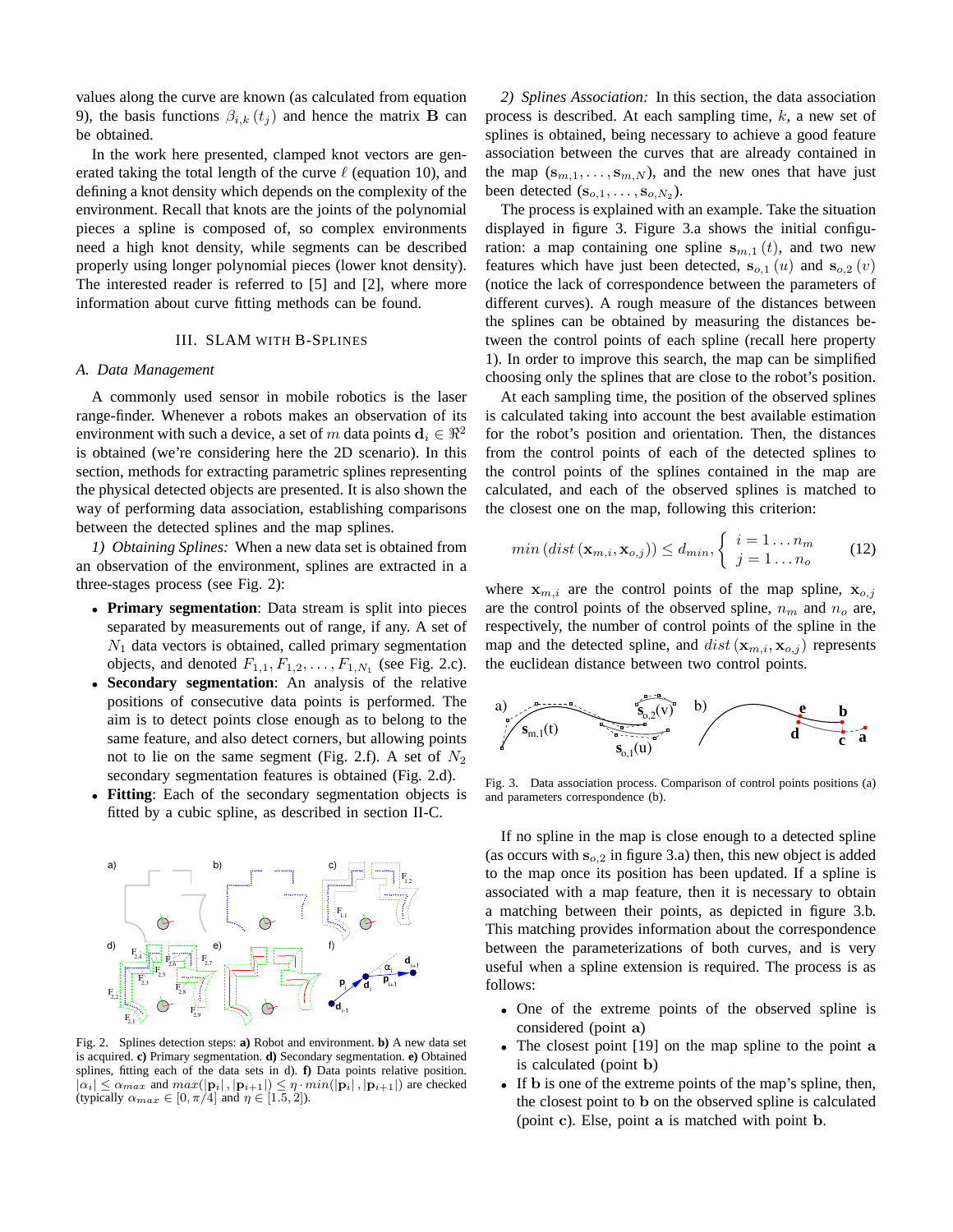• The process is repeated taking as starting point the other extreme of the observed spline (point d in the picture), which is associated with the point e on the map spline.

At the end of this process, not only correspondent pairs of points  $(c, b)$  and  $(d, e)$  are obtained, but also a correspondence between the map spline parameter  $t$  and the observed spline parameter u:  $(u_{ini}, t_{ini})$  and  $(u_{fin}, t_{fin})$ , given that

$$
\mathbf{c} = \mathbf{s}_{o,1} (u_{ini}) \qquad \mathbf{b} = \mathbf{s}_{m,1} (t_{ini}) \n\mathbf{d} = \mathbf{s}_{o,1} (u_{fin}) \qquad \mathbf{e} = \mathbf{s}_{m,1} (t_{fin})
$$
\n(13)

The simple data association process described in this section, though quite simple and based upon euclidean distance metric, has performed very robustly in our experiments. However, benefits of parametric representation are not yet fully exploited, and further research is being undertaken in this sense.

## *B. The State Model*

The state of the system is composed by the robot (the only mobile element) and all the map features, modeled in the work here presented by cubic splines. When these splines are expressed as linear combination of B-splines, the state of each of them can be represented by the positions of their control polygon vertices, given a fixed and known knot vector which generates a basis of B-splines for each of the map features.

Referring all the positions and orientations to a global reference system  $\{u_W, v_W\}$ , and assuming the robot as the first feature in the map  $(F_0)$  the following expressions describe the state of the system at a certain time  $k$ :

$$
\mathbf{x}_{F_0} = \mathbf{x}_r = \begin{bmatrix} x_r, y_r, \phi_r \end{bmatrix}^T \tag{14}
$$

$$
\mathbf{x}_{F_i} = \mathbf{x}_{s_i} = [x_{i,0}, \dots, x_{i,n_i}, y_{i,0}, \dots, y_{i,n_i}]^T
$$
 (15)  

$$
i = 1, \dots, N
$$

and finally

$$
\mathbf{x} = \left[ \mathbf{x}_r^T, \mathbf{x}_{s_1}^T, \dots, \mathbf{x}_{s_N}^T \right]^T
$$
 (16)

In the previous equations,  $N$  is the number of map static elements (map features) and  $n_i$  is the number of control points for each of them. Note that the number of control points for each of the splines contained in the map can be variable, as features are progressively extended as new areas of the environment are explored.

$$
\mathbf{x}(k) \sim N\left(\hat{\mathbf{x}}(k|k), \mathbf{P}(k|k)\right) \tag{17}
$$

where

$$
\hat{\mathbf{x}}(k|k) = \left[ \begin{array}{cccc} \hat{\mathbf{x}}_r(k|k) & \hat{\mathbf{x}}_{s_1}(k|k) & \dots & \hat{\mathbf{x}}_{s_N}(k|k) \end{array} \right] \quad (18)
$$

and

$$
\mathbf{P}(k|k) = \begin{bmatrix} \mathbf{P}_{rr}(k|k) & \mathbf{P}_{rs_1}(k|k) & \dots & \mathbf{P}_{rs_N}(k|k) \\ \mathbf{P}_{s_1r}(k|k) & \mathbf{P}_{s_1s_2}(k|k) & \dots & \mathbf{P}_{s_1s_N}(k|k) \\ \vdots & \vdots & \ddots & \vdots \\ \mathbf{P}_{s_Ns_1}(k|k) & \mathbf{P}_{s_Ns_2}(k|k) & \dots & \mathbf{P}_{s_Ns_N}(k|k) \end{bmatrix}
$$
(19)

#### *C. The Observation Model*

The implementation of a EKF-SLAM algorithm requires of an observation model; i.e. some expression which allows to predict the measurements that are likely to be obtained by the robot sensors given the robot pose and the current knowledge of the environment. This measurement model can be understood, in our particular case, as the calculation of the intersection of the straight line defined by a laser beam (for each position across the laser angular range) with the splines contained in the map (Fig. 4). Unfortunately, calculating the intersection of a straight line with a parametric curve, in the form  $\mathbf{s}(t) = [s_x(t), s_y(t)]^T$  is not suitable for an explicit mathematical formulation. There is a whole field of research regarding this complex problem known as *ray tracing* [17].



Fig. 4. Observation model

In this document, the predicted measurement is calculated in an iterative way, making use of property 2 in section II-B and the Newton-Raphson method for calculating the zeros of a function. The first step is to define an orthonormal reference system  $\{u_L, v_L\}$ , centered in the robot reference system  $\{u_R, v_R\}$  and with the abscissas axis  $u_L$  defined by the laser beam direction and orientation (see Fig. 4). Let  $\bar{\mathbf{s}}(\bar{\mathbf{x}}_i(\mathbf{x}_i, \mathbf{x}_r), t)$  be the position vector along a spline curve expressed in such a reference system (we're making here explicit the functional dependency between a spline and its control points). The relationship between control points  $\mathbf{x}_i = [x_i, y_i]^T$  and  $\bar{\mathbf{x}}_i = [\bar{x}_i, \bar{y}_i]^T$ ,  $i = 0 \dots n$ , is given by:

$$
\begin{bmatrix} \bar{x}_i \\ \bar{y}_i \end{bmatrix} = \begin{bmatrix} cos\mu & sin\mu \\ -sin\mu & cos\mu \end{bmatrix} \begin{bmatrix} x_i - x_r \\ y_i - y_r \end{bmatrix}
$$
 (20)

being  $\mu$  the angle of the considered laser beam in the global reference system; i.e. given the laser orientation in the robot reference system,  $\tau$ :

$$
\mu = \phi_r + \tau \tag{21}
$$

In this context, the measurement prediction  $\hat{z} = h(\mathbf{x}_i, \mathbf{x}_r)$  is given by the value of  $\bar{s}_x(\bar{x}_i(\mathbf{x}_i, \mathbf{x}_r), t^*)$ , where  $t^*$  is the value of the parameter t that makes  $\bar{s}_y(\bar{y}_i(\mathbf{x}_i, \mathbf{x}_r), t^*) = 0$ . As only a reduced set of k control points affect the shape of the curve for each value of the parameter  $t$ , a small number of this points need to be rotated and translated to the new reference system. The initial guess for each map spline associated with an observation can be obtained directly from the data association stage, and for each of the laser beams positions the solution obtained in the previous prediction can be used as initial guess.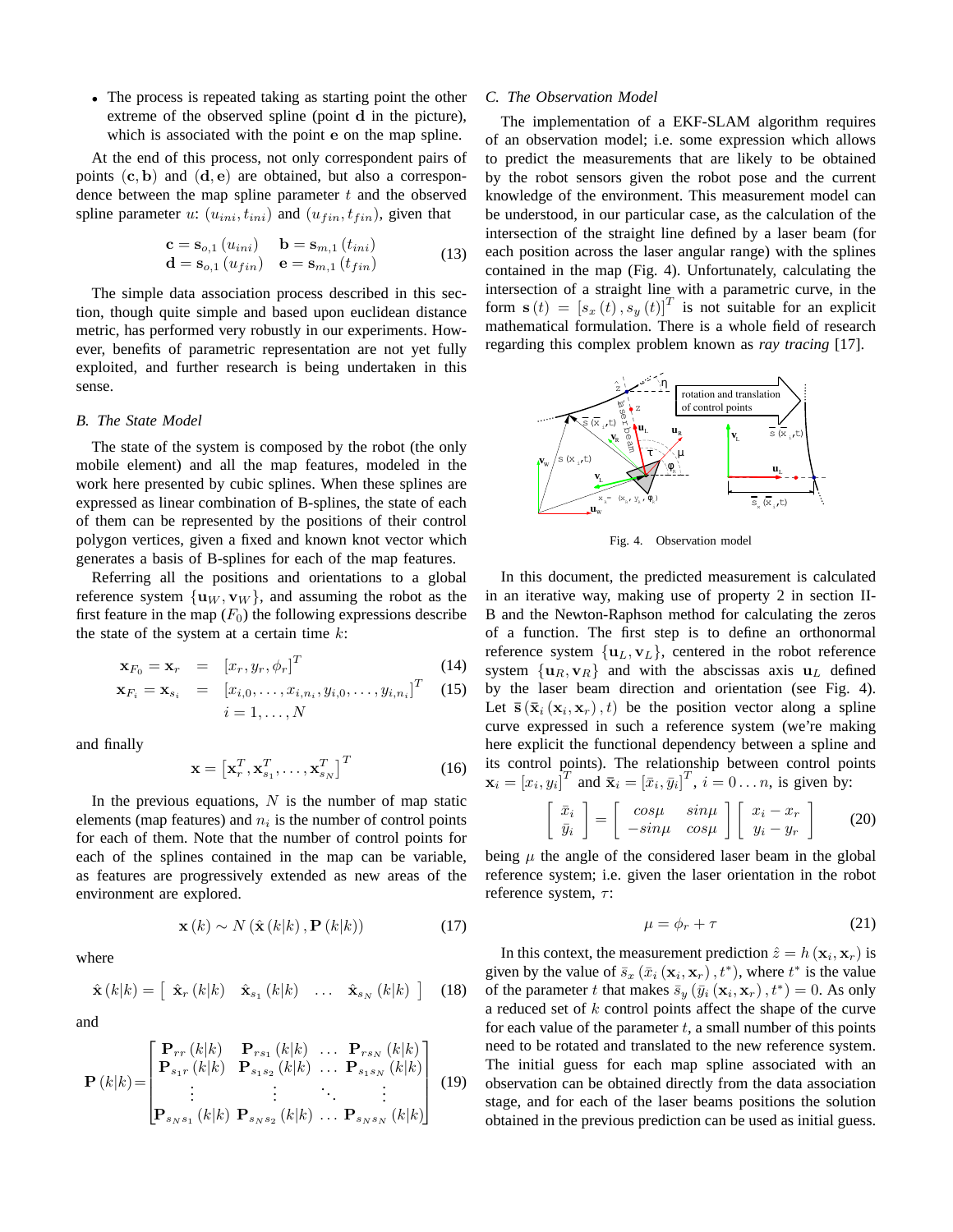During the experiments, a maximum of two iterations were needed for this calculation, with a precision of 0.0001 m.

Despite the lack of an explicit observation model, it is still possible to calculate the derivatives of this expected measurements with respect to the map state in an approximate way. Once calculated the value  $t^*$  which makes  $\bar{s}_y(t^*) = 0$ , the expected measurement in the nearness of this parameter location, assuming small perturbations in the state vector, can be approximated by:

$$
h\left(\mathbf{x}_{i}, \mathbf{x}_{r}\right) = \bar{s}_{x}\left(\bar{x}_{i}\left(\mathbf{x}_{i}, \mathbf{x}_{r}\right), t^{*} - \frac{\bar{s}_{y}\left(\bar{y}_{i}\left(\mathbf{x}_{i}, \mathbf{x}_{r}\right), t^{*}\right)}{\bar{s}_{y}'\left(\bar{y}_{i}\left(\mathbf{x}_{i}, \mathbf{x}_{r}\right), t^{*}\right)}\right) \tag{22}
$$

and derivating with respect to the control points positions:

$$
\frac{\partial h}{\partial \mathbf{x}_{i}} = \frac{\partial \bar{s}_{x}}{\partial \bar{x}_{i}} \frac{\partial \bar{x}_{i}}{\partial \mathbf{x}_{i}} + \bar{s}'_{x} \left(t^{*}\right) \frac{\partial \bar{s}'_{y}}{\partial y_{i}} \frac{\partial \bar{y}_{i}}{\partial \mathbf{x}_{i}} \bar{s}_{y} \left(t^{*}\right) - \frac{\partial \bar{s}_{y}}{\partial y_{i}} \frac{\partial \bar{y}_{i}}{\partial \mathbf{x}_{i}} \bar{s}'_{y} \left(t^{*}\right) \\
= \frac{\partial \bar{s}_{x}}{\partial \bar{x}_{i}} \frac{\partial \bar{x}_{i}}{\partial \mathbf{x}_{i}} - \frac{1}{\tan\left(\eta - \mu\right)} \frac{\partial \bar{s}_{y}}{\partial \bar{y}_{i}} \frac{\partial \bar{y}_{i}}{\partial \mathbf{x}_{i}} \tag{23}
$$

The partial derivatives in equation 23 can be easily obtained looking at equations 1 and 20. For example from equation 1 we can obtain:

$$
\frac{\partial \bar{s}_x}{\partial \bar{x}_i} = \frac{\partial \bar{s}_y}{\partial \bar{y}_i} = \beta_{i,k} \left( t \right)
$$
\n(24)

So, finally, we can write:

$$
\frac{\partial h}{\partial x_i} = \beta_{i,k} (t^*) \left[ \cos \mu + \frac{\sin \mu}{\tan (\eta - \mu)} \right] \tag{25}
$$

$$
\frac{\partial h}{\partial y_i} = \beta_{i,k} (t^*) \left[ \sin \mu - \frac{\cos \mu}{\tan (\eta - \mu)} \right] \tag{26}
$$

Similarly, making use of property 5, and equations 1 and 20, we can obtain:

$$
\frac{\partial h}{\partial x_r} = -\cos\mu - \frac{\sin\mu}{\tan\left(\eta - \mu\right)}\tag{27}
$$

$$
\frac{\partial h}{\partial y_r} = -\sin\mu + \frac{\cos\mu}{\tan\left(\eta - \mu\right)}\tag{28}
$$

$$
\frac{\partial h}{\partial \phi_r} = \frac{\hat{z}}{\tan(\eta - \mu)} \tag{29}
$$

These equations will allow the efficient calculation of the relevant Jacobians in the following sections.

## *D. Applying the EKF*

In this section, results obtained in previous sections are put together and combined in the working frame of the Extended Kalman Filter with the aim of incrementally building a map of an environment modeled with cubic splines.

*1)* Kalman Filter Prediction: Between the times  $k$  and  $k+1$ the robot makes a relative movement, given by the vector

$$
\mathbf{u}(k+1) \sim N\left(\hat{\mathbf{u}}(k+1), \mathbf{Q}(k+1)\right) \tag{30}
$$

Under the hypothesis that the only moving object in the map is the robot, the a priori estimation of the state at time  $k + 1$  is given by:

$$
\hat{\mathbf{x}}_r(k+1|k) = \mathbf{f}_r(\hat{\mathbf{x}}_r(k|k), \hat{\mathbf{u}}(k+1)) \quad (31)
$$

$$
\hat{\mathbf{x}}_{s_i}(k+1|k) = \hat{\mathbf{x}}_{s_i}(k|k) \tag{32}
$$

and its covariance:

$$
\mathbf{P}(k+1|k) = \mathbf{F}_x(k+1)\mathbf{P}(k|k)\mathbf{F}_x^T(k+1) + \n+ \mathbf{F}_u(k+1)\mathbf{Q}(k+1)\mathbf{F}_u^T(k+1)
$$
\n(33)

The Jacobian matrices are

$$
\mathbf{F}_x(k+1) = \begin{bmatrix} \frac{\partial \mathbf{f}_r}{\partial \mathbf{x}_r} \Big|_{\hat{\mathbf{x}}_r(k|k), \hat{\mathbf{u}}(k+1)} & \mathbf{0} & \dots & \mathbf{0} \\ \mathbf{0} & \mathbf{I}_{n_1} & \dots & \mathbf{0} \\ \vdots & \vdots & \ddots & \vdots \\ \mathbf{0} & \mathbf{0} & \dots & \mathbf{I}_{n_N} \end{bmatrix}
$$
(34)  

$$
\mathbf{F}_u(k+1) = \begin{bmatrix} \frac{\partial \mathbf{f}_r}{\partial \mathbf{u}} \Big|_{\hat{\mathbf{x}}_r(k|k), \hat{\mathbf{u}}(k+1)} \\ \mathbf{0} & \vdots \\ \mathbf{0} & \end{bmatrix}
$$
(35)

where  $f_r$  depends on the mobile platform being considered.

*2) Kalman Filter Update:* Once obtained the expected measurements for each of the laser beams positions of an observation associated with a map spline, the innovation covariance matrix is given by [6]:

$$
\mathbf{S}(k+1) = \mathbf{H}_{\mathbf{x}}(k+1)\mathbf{P}(k+1|k)\mathbf{H}_{\mathbf{x}}^{T}(k+1) + \mathbf{R}(k+1)
$$
\n(36)

where the Jacobian is:

$$
\mathbf{H}_{\mathbf{x}}\left(k+1\right)=\left[\begin{array}{cc}\frac{\partial \mathbf{h}}{\partial \mathbf{x}_{r}} & \mathbf{0} & \dots & \mathbf{0} & \frac{\partial \mathbf{h}}{\partial \mathbf{x}_{s_{i}}} & \mathbf{0} & \dots & \mathbf{0}\end{array}\right] \tag{37}
$$

In the previous equation, the term  $\frac{\partial \mathbf{h}}{\partial \mathbf{x}_r}$  is calculated making use of equations 27, 28 and 29, and term  $\frac{\partial \mathbf{h}}{\partial \mathbf{x}_{s_i}}$  is calculated from 25 and 26. The gain matrix is calculated as follows

$$
\mathbf{W}(k+1) = \mathbf{P}(k+1|k)\mathbf{H}_{\mathbf{x}}^{T}(k+1)\mathbf{S}^{-1}(k+1)
$$
 (38)

Finally, the state estimation and its covariance are updated according to:

$$
\hat{\mathbf{x}}(k+1|k+1) = \hat{\mathbf{x}}(k+1|k) + \mathbf{W}(k+1)\mathbf{h}(k+1)
$$
 (39)

$$
\mathbf{P}(k+1|k+1) = \left[\mathbf{I} - \mathbf{W}(k+1) \, \mathbf{H}_x(k+1)\right] \mathbf{P}(k+1|k) \tag{40}
$$

#### *E. Extending the Map*

The map is incrementally built in two ways: adding new objects, and extending objects already contained in the map.

*1) Adding New Objects to the Map:* Whenever a new observation is not associated with any of the objects already contained in the map, it is considered as a new object, and the spline which defines its shape is added to the map. Given a map containing  $N$  static features, and a set of measurements  $z_i$ ,  $i = p \dots p + q$  corresponding to a new detected feature, the augmented state vector is:

$$
\mathbf{x}^{a} = \mathbf{g}(\mathbf{x}, \mathbf{z}) \Leftrightarrow \begin{cases} \mathbf{x}_{r}^{a} = \mathbf{x}_{r} \\ \mathbf{x}_{s}^{a} = \mathbf{x}_{s_{i}} \quad i = 1, \dots, N \\ \mathbf{x}_{s_{N+1}}^{a} = \mathbf{g}_{s_{N+1}}(\mathbf{x}_{r}, \mathbf{z}) \end{cases}
$$
(41)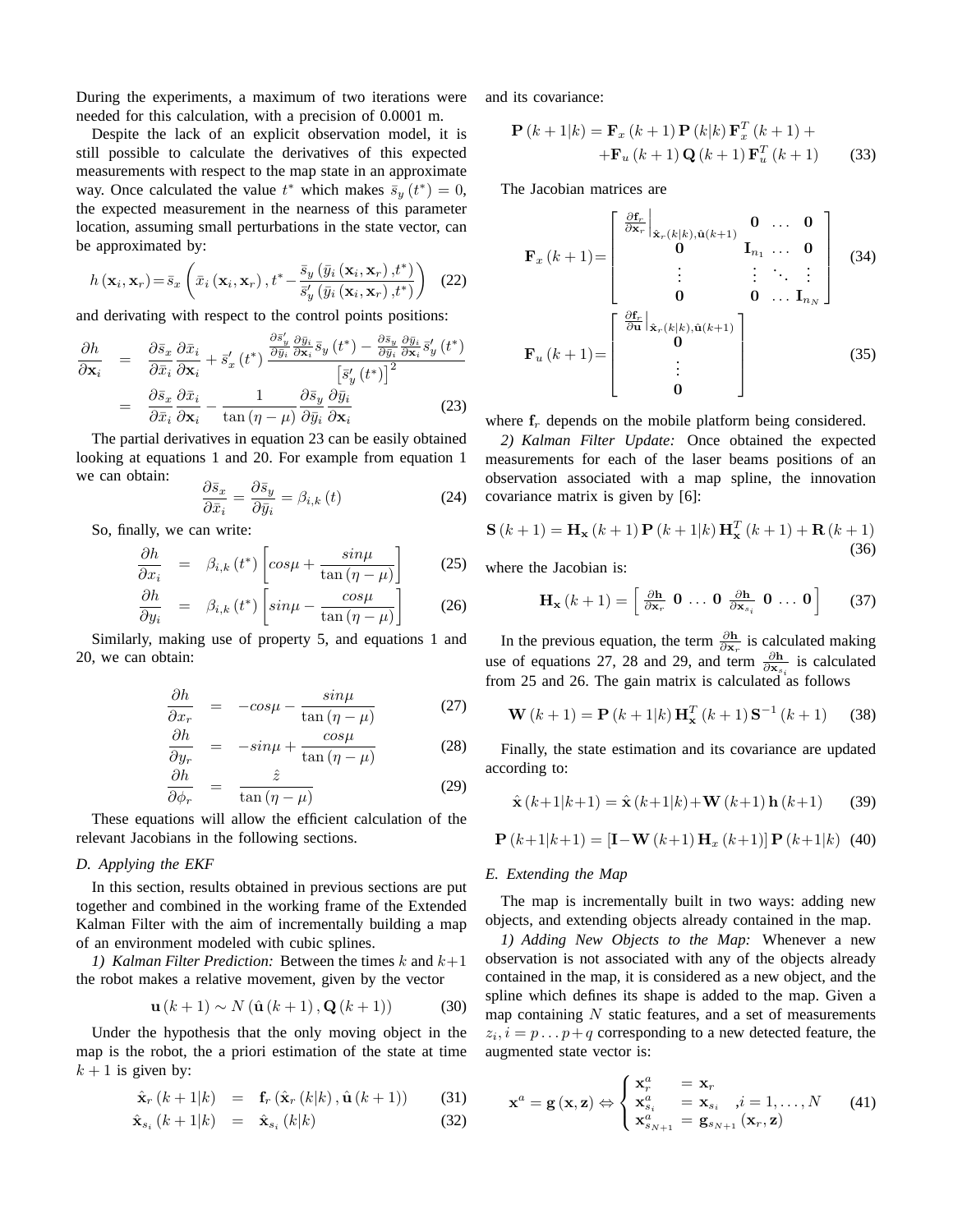where  $\mathbf{g}_{s_{N+1}}(\mathbf{x}_r, \mathbf{z})$  is defined by the fitting of the q new data points as described in section II-C:

$$
\begin{bmatrix}\nx_{N+1,0} \\
\vdots \\
x_{N+1,n_N}\n\end{bmatrix} = \Phi \begin{bmatrix}\nx_r + z_p \cos(\phi_r + \tau_p) \\
\vdots \\
x_r + z_{p+q} \cos(\phi_r + \tau_{p+q})\n\end{bmatrix}
$$
\n(42)\n
$$
\begin{bmatrix}\ny_{N+1,0} \\
\vdots \\
y_{N+1,n_N}\n\end{bmatrix} = \Phi \begin{bmatrix}\ny_r + z_p \sin(\phi_r + \tau_p) \\
\vdots \\
y_r + z_{p+q} \sin(\phi_r + \tau_{p+q})\n\end{bmatrix}
$$
\n(43)

The new covariance matrix for the augmented state vector is:

$$
\mathbf{P}^a = \mathbf{G_x} \mathbf{P} \mathbf{G_x}^T + \mathbf{G_z} \mathbf{R} \mathbf{G_z}^T
$$
 (44)

and the Jacobians  $G_x = \frac{\partial g}{\partial x}$  and  $G_z = \frac{\partial g}{\partial z}$ :

$$
\mathbf{G}_{\mathbf{x}} = \begin{bmatrix} \mathbf{I}_r & \mathbf{0} & \dots & \mathbf{0} \\ \mathbf{0} & \mathbf{I}_{n_1} & \dots & \mathbf{0} \\ \vdots & \vdots & \ddots & \vdots \\ \mathbf{0} & \mathbf{0} & \dots & \mathbf{I}_{n_N} \\ \frac{\partial \mathbf{g}_{s_{N+1}}}{\partial \mathbf{x}_r} & \mathbf{0} & \dots & \mathbf{0} \end{bmatrix}, \mathbf{G}_{\mathbf{z}} = \begin{bmatrix} \mathbf{0} \\ \mathbf{0} \\ \vdots \\ \frac{\partial \mathbf{g}_{s_{N+1}}}{\partial \mathbf{z}} \end{bmatrix}
$$
(45)

with

$$
\frac{\partial \mathbf{g}_{s_{N+1}}}{\partial \mathbf{x}_{r}} = \begin{bmatrix} \mathbf{\Phi} \begin{bmatrix} 1 & 0 & -z_{p} \sin \mu_{p} \\ \vdots & \vdots & & \vdots \\ 1 & 0 & -z_{p+q} \sin \mu_{p+q} \end{bmatrix} \\ \hline \mathbf{\Phi} \begin{bmatrix} 0 & 1 & z_{p} \cos \mu_{p} \\ \vdots & \vdots & & \vdots \\ 0 & 1 & z_{p+q} \sin \mu_{p+q} \end{bmatrix} \end{bmatrix}
$$
\n
$$
\frac{\partial \mathbf{g}_{s_{N+1}}}{\partial \mathbf{z}} = \begin{bmatrix} \mathbf{\Phi} \begin{bmatrix} \cos \mu_{p} & \cdots & 0 \\ \vdots & \ddots & & \vdots \\ 0 & \cdots & \cos \mu_{p+q} \end{bmatrix} \\ \hline \mathbf{\Phi} \begin{bmatrix} \sin \mu_{p} & \cdots & 0 \\ \vdots & \ddots & & \vdots \\ 0 & \cdots & \sin \mu_{p+q} \end{bmatrix} \end{bmatrix}
$$
\n(47)

*2) Extending Map Objects:* Frequently, observations are only partially associated with a map feature (as in figure 3). This means that a new unexplored part of a map object is being detected and, consequently, this spline must be extended. Take for instance the situation displayed in figure 5, where the  $j$ -th map spline has been partially associated with an observation, and the information contained in a new set of data points

$$
\mathbf{d_i} = \begin{bmatrix} d_i^x \\ d_i^y \end{bmatrix} = \begin{bmatrix} x_r + z_i \cos \mu_i \\ y_r + z_i \sin \mu_i \end{bmatrix}, \quad i = q, \dots, q + m \quad (48)
$$

must be integrated into the map feature. The extended state vector will be:

$$
\mathbf{x}^e = \mathbf{g_e}(\mathbf{x}, \mathbf{z}) \Leftrightarrow \begin{cases} \mathbf{x}_r^e = \mathbf{x}_r \\ \mathbf{x}_{s_i}^e = \mathbf{x}_{s_i}, \quad i \neq j \\ \mathbf{x}_{s_j}^e = \mathbf{g}_{s_j}^e(\mathbf{x}_r, \mathbf{x}_j, \mathbf{z}) \end{cases}
$$
(49)

With the objective of calculating  $\mathbf{g}_{s_j}^e(\mathbf{x}_r, \mathbf{x}_j, \mathbf{z})$ , a similar scheme to the one used during the data approximation is followed.



Fig. 5. Map spline extension with new data after Kalman filter update.

In [14] an unclamping algorithm is proposed, which is successfully applied in [10] with the goal of extending a Bspline curve to a single given point. Our problem is to extend a map spline, given a new set of measured data points. The following equations show how, combining the unclamping algorithm with the approximation scheme previously proposed, it is possible to extend the map features as new measurements are obtained. Given a spline curve, defined by a set of control points  $x_i$  and clamped knot vector in the form:

$$
\Xi: \underbrace{\xi_0 = \ldots = \xi_{k-1}}_k \leq \xi_k \leq \ldots \leq \xi_n \leq \underbrace{\xi_{n+1} = \ldots = \xi_{k+n}}_k
$$

the unclamping algorithm proposed in [14] calculates the new control points corresponding to the unclamped knot vectors:

$$
\Xi_r: \underbrace{\xi_0 = \ldots = \xi_{k-1}}_{k} \leq \xi_k \leq \ldots \leq \xi_n \leq \bar{\xi}_{n+1} \leq \ldots \leq \bar{\xi}_{k+n}
$$
\n
$$
\Xi_l: \overline{\xi_0} \leq \ldots \leq \overline{\xi}_{k-1} \leq \xi_k \leq \ldots \leq \xi_n \leq \underbrace{\xi_{n+1} = \ldots = \xi_{k+n}}_{k}
$$

The right-unclamping algorithm (on the side corresponding to higher values for the parameter  $t$ ) of a spline of order  $k$ , converting the knot vector  $\Xi$  into  $\Xi_r$ , and obtaining the new control points  $x_i^r$  is as follows:

$$
\mathbf{x}_i^r = \begin{cases} \mathbf{x}_i, & i = 0, 1, \dots, n - k + 1 \\ \mathbf{x}_i^{k-2}, & i = n - k + 2, n - k + 3, \dots, n \end{cases}
$$
(50)

where

$$
\mathbf{x}_{i}^{j} = \begin{cases} \mathbf{x}_{i}^{j-1}, & i = n-k+2, n-k+3, \dots, n-j \\ \frac{\mathbf{x}_{i}^{j-1} - (1-\alpha_{i}^{j})\mathbf{x}_{i-1}^{j}}{\alpha_{i}^{j}}, & i = n-j+1, \dots, n \end{cases}
$$
(51)

being

$$
\alpha_i^j = \frac{\bar{\xi}_{n+1} - \bar{\xi}_i}{\bar{\xi}_{i+j+1} - \bar{\xi}_i}
$$
\n(52)

and the initial values are set to

$$
\mathbf{x}_i^0 = \mathbf{x}_i, \quad i = n - k + 2, n - k + 3, \dots, n \tag{53}
$$

If all the splines are cubic B-splines ( $k = 4$ ), the previous expressions can be reduced to:

$$
\mathbf{x}_{n-1}^r = \mathbf{x}_i, \quad i = 0, \dots, n-2
$$
\n
$$
\mathbf{x}_{n-1}^r = -\Gamma_{n-1}^2 \mathbf{x}_{n-2} + \frac{1}{\gamma_{n-1}^2} \mathbf{x}_{n-1}
$$
\n
$$
\mathbf{x}_n^r = \Gamma_n^2 \Gamma_{n-1}^2 \mathbf{x}_{n-2} - \left(\frac{\Gamma_n^2}{\gamma_{n-1}^2} + \frac{\Gamma_n^1}{\gamma_n^2}\right) \mathbf{x}_{n-1} + \frac{1}{\gamma_n^1 \gamma_n^2} \mathbf{x}_n
$$
\n(54)

being

$$
\gamma_i^j = \frac{\bar{\xi}_{n+1} - \bar{\xi}_i}{\bar{\xi}_{i+j+1} - \bar{\xi}_i} \quad \text{and} \quad \Gamma_i^j = \frac{1 - \gamma_i^j}{\gamma_i^j} \tag{55}
$$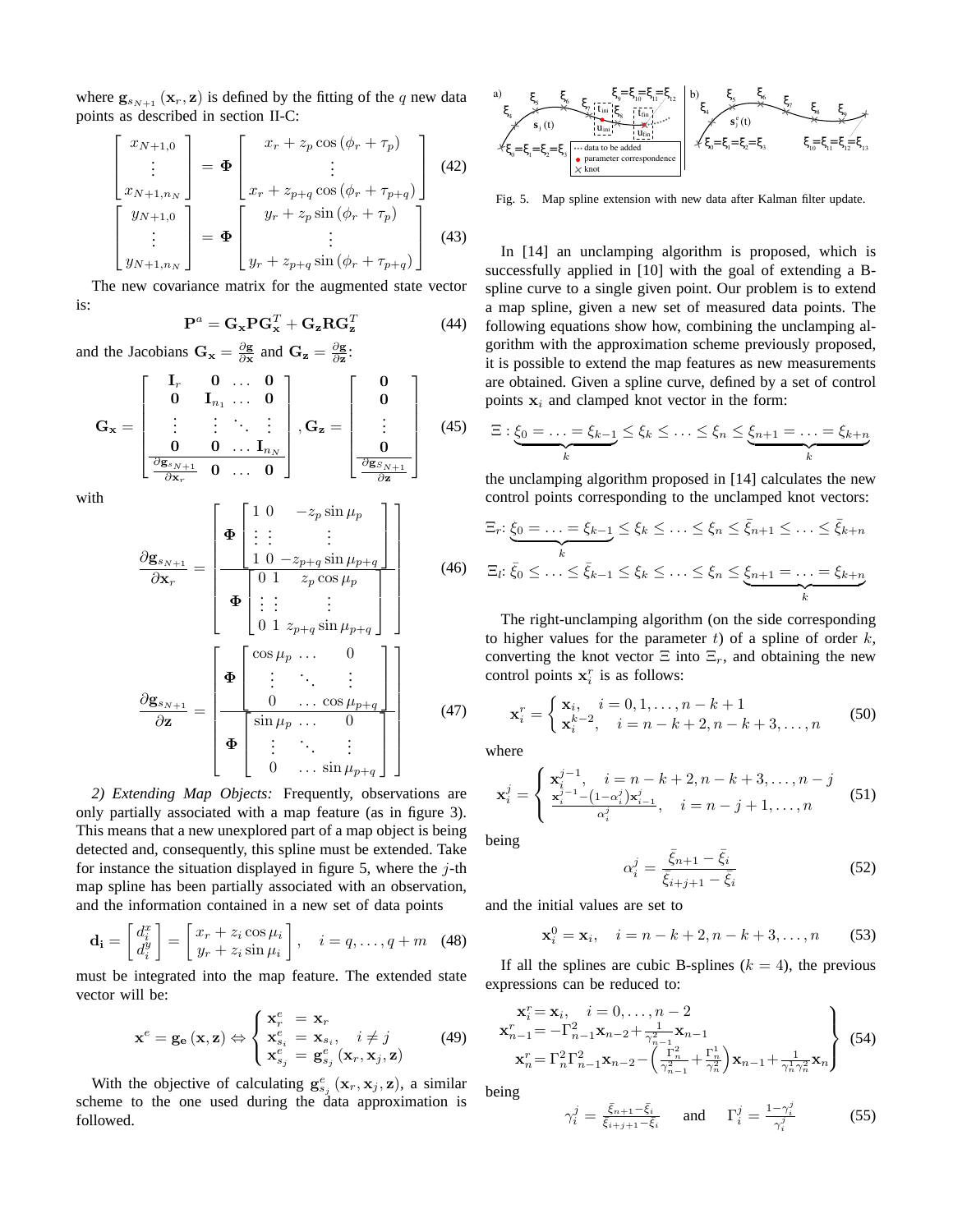Similar results can be obtained when converting a clamped knot vector  $\Xi$  into a left-unclamped one  $\Xi_l$ : being

$$
\mathbf{x}_{0}^{l} = \frac{1}{\omega_{0}^{1} \omega_{0}^{2}} \mathbf{x}_{0} - \left(\frac{\Omega_{0}^{2}}{\omega_{1}^{2}} + \frac{\Omega_{0}^{1}}{\omega_{0}^{2}}\right) \mathbf{x}_{1} + \Omega_{0}^{2} \Omega_{0}^{1} \mathbf{x}_{2} \n\mathbf{x}_{1}^{l} = \frac{1}{\omega_{1}^{2}} \mathbf{x}_{1} - \Omega_{1}^{2} \mathbf{x}_{2} \n\mathbf{x}_{i}^{l} = \mathbf{x}_{i}, \quad i = 2, ..., n
$$
\n(56)

with

$$
\omega_i^j = \frac{\bar{\xi}_{k-1} - \bar{\xi}_{i+k}}{\bar{\xi}_{i+k-j-1} - \bar{\xi}_{i+k}} \text{ and } \Omega_i^j = \frac{1 - \omega_i^j}{\omega_i^j} \tag{57}
$$

These results can be combined with the methodology proposed in section II-C for obtaining new splines as new data is acquired, being aware of the following considerations:

- A parametrization for the new measurements to be integrated in the spline, congruent with the map spline parametrization, can be obtained easily from the data association stage.
- The knot vector needs to be unclamped and might need to be extended with  $p$  extra knots in order to make room for the new span being added. New knots number and spacing are chosen according to the specified knot density, and as many new control points as new knots need to be added.

This way, the system of equations 8 is written for the new data points, extended with previous equations 54 and/or 56, and its least-squares solution provides a matrix-form linear relationship between the old control points  $x_i$  and the sampled data  $\mathbf{d}_i$ , and the new control points  $\mathbf{x}_j^e$ .

$$
\begin{bmatrix} x_{j,0}^{e} \\ \vdots \\ x_{j,n_j+p}^{e} \end{bmatrix} = \boldsymbol{\Phi}^{\mathbf{e}} \begin{bmatrix} d_q^x \\ \vdots \\ d_{q+m}^x \\ \hline x_{j,0} \\ \vdots \\ x_{j,n_j} \end{bmatrix}, \begin{bmatrix} y_{j,0}^{e} \\ \vdots \\ y_{j,n_j+p}^{e} \end{bmatrix} = \boldsymbol{\Phi}^{\mathbf{e}} \begin{bmatrix} d_q^y \\ \vdots \\ d_{q+m}^y \\ \hline y_{j,0} \\ \vdots \\ y_{j,n_j} \end{bmatrix}
$$
(58)

Note that once chosen an unclamped knot vector  $\Xi^e$  for the extended spline,  $\Phi^e$  can be considered a constant matrix. The new covariance matrix after extending the  $j$ -th spline is:

$$
\mathbf{P}^e = \mathbf{G}_{\mathbf{x}}^e \mathbf{P} \mathbf{G}_{\mathbf{x}}^{e\,T} + \mathbf{G}_{\mathbf{z}}^e \mathbf{R} \mathbf{G}_{\mathbf{z}}^{e\,T} \tag{59}
$$

where the involved Jacobians  $G_{x}^{e} = \frac{\partial g^{e}}{\partial x}$  $\frac{\partial \mathbf{g}^e}{\partial \mathbf{x}}$  and  $\mathbf{G}_{\mathbf{z}}^e = \frac{\partial \mathbf{g}^e}{\partial \mathbf{z}}$  $\frac{\partial g^{\circ}}{\partial z}$  have the following appearance:

$$
\mathbf{G}_{\mathbf{x}}^{e} = \begin{bmatrix} \mathbf{I}_{r} & \mathbf{0} & \dots & \mathbf{0} & \dots & \mathbf{0} \\ \mathbf{0} & \mathbf{I}_{n_{1}} & \dots & \mathbf{0} & \dots & \mathbf{0} \\ \vdots & \vdots & \ddots & \vdots & \ddots & \vdots \\ \frac{\mathbf{g}_{s_{j}}^{e}}{\partial \mathbf{x}_{r}} & \vdots & \ddots & \frac{\partial \mathbf{g}_{s_{j}}^{e}}{\partial \mathbf{x}_{s_{j}}} & \ddots & \vdots \\ \vdots & \vdots & \ddots & \vdots & \ddots & \vdots \\ \mathbf{0} & \mathbf{0} & \dots & \mathbf{0} & \dots & \mathbf{I}_{n_{N}} \end{bmatrix}, \mathbf{G}_{\mathbf{z}}^{e} = \begin{bmatrix} \mathbf{0} \\ \mathbf{0} \\ \vdots \\ \frac{\partial \mathbf{g}_{s_{j}}^{e}}{\partial \mathbf{z}} \\ \vdots \\ \mathbf{0} \end{bmatrix} (60)
$$

and

 $\partial \mathbf{g}^e_{s_j}$ 

 $\sqrt{ }$  $\overline{1}$ 

 $\Phi^e\Bigg\vert$ 

 $\sqrt{ }$ 

1 0  $-z_p \sin \mu_p$  $: \cdot \cdot \cdot :$ 

J.

1

∂g e  $s_j$   $\sqrt{ }$ 

 $\pmb{\Phi}^e$  $\int$ 0 I 1

Τ

1  $\cdot$  $\perp$  $\overline{1}$ 

1 0  $-z_{p+q} \sin \mu_{p+q}$ 0 0 0



IV. EXPERIMENTAL RESULTS

Several experiments have been performed with real data in order to validate the results here presented. Figure 6 shows a map representing an environment with predominant flat features (segments), with 81 splines defined by 332 control points. Figure 7 depicts the map of a bigger and more



Fig. 6. Map of a career fair held at the School of Industrial Engineering (UPM) in Madrid.

complex environment with a mixture of both straight and curved features. In this case 461 control points defining a total of 96 splines are necessary. In both experiments, a B21r robot with a SICK laser was used for the data acquisition with a sampling frequency of 5 Hz, and density of 2 knots/m was used for knot vectors generation. No geometric constraints have been used in the map building process.